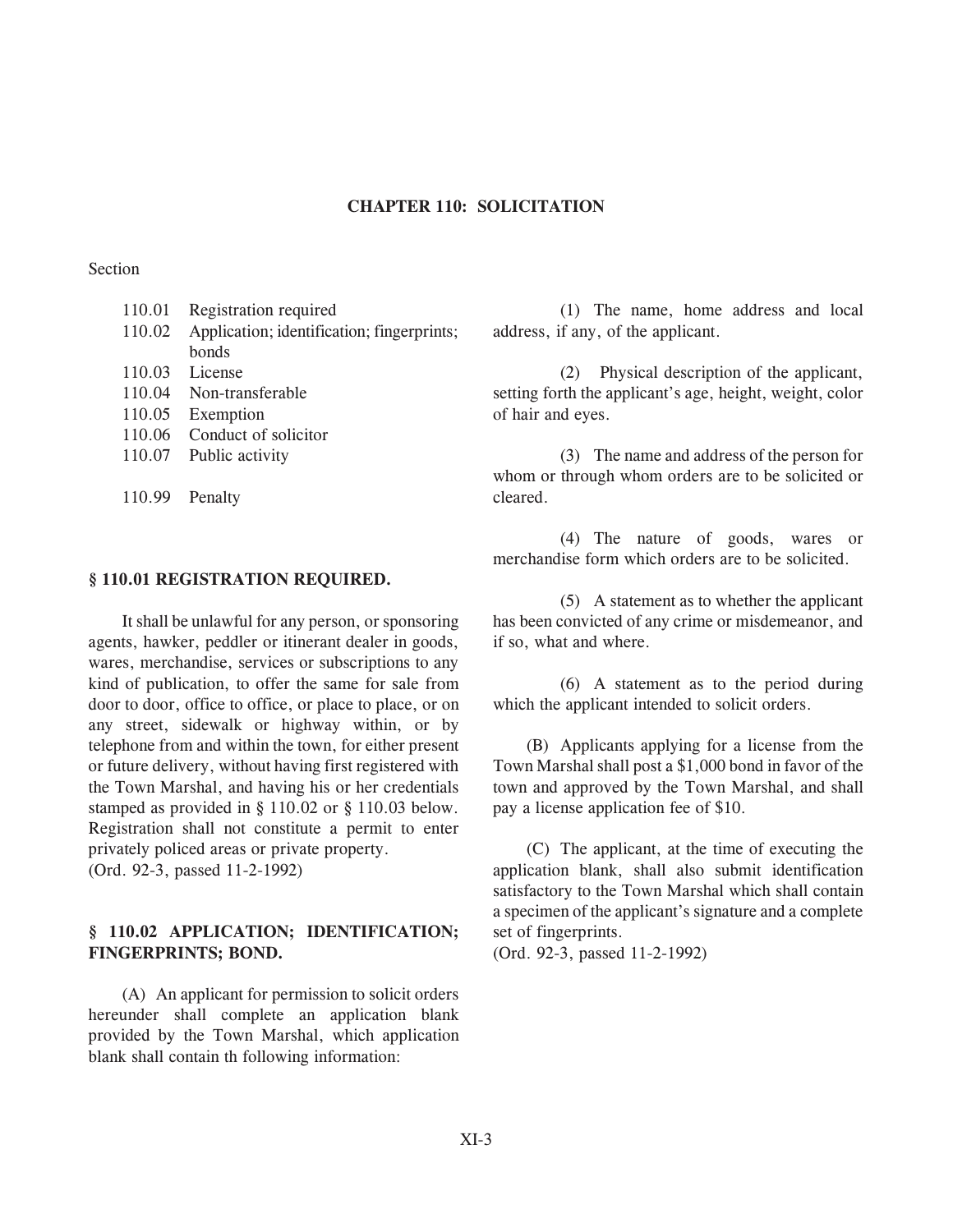# **§ 110.03 LICENSE.**

Upon compliance by the applicant with the provisions of § 110.02, the Town Marshal shall thereupon issue a license to the applicant, which license shall set forth the name and address of the applicant and of his or her employer, if any, the nature of the goods, wares or merchandise form which orders are to be solicited and the period during which the applicant may solicit orders, which shall not exceed one month; provided, that the Town Marshal shall not be required to grant the permission to any person who shall have been convicted of any crime or misdemeanor involving moral turpitude.

(Ord. 92-3, passed 11-2-1992)

#### § 110.04 NON-TRANSFERRABLE. **§ 110.04 NON-TRANSFERRABLE.**

License so issued shall be non-transferrable and shall entitle the holder thereof, for the period indicated therein, unless revoked, to solicit orders within the town for the purchase of the goods, wares or merchandise specified in the license; provided, that holder shall have his or her license in his or her possession at all times while soliciting orders and shall exhibit the same at any time upon request by an officer of the town or prospective purchaser. (Ord. 92-3, passed 11-2-1992)

#### § 110.05 EXEMPTION. **§ 110.05 EXEMPTION.**

Sections 110.01, 110.02, 110.03 and 110.04 hereof shall not apply to solicitors or sponsoring agents in the following conditions:

(A) Where the actual solicitor or solicitors are then enrolled, as a student in any grade one through 12 in any school located in Tippecanoe County, Indiana.

(B) Where the sponsoring agent or organization is an Indiana Not-For-Profit Organization or a recognized organization of any accredited school in Tippecanoe County, Indiana.

(C) Where the provisions of division (A) and (B) above are both met, the sponsoring agent or organization shall make a written request in duplicate to the Town Marshal of the town, setting forth the organization for whose benefit the solicitations will be made, the item or items to be sold, and the name of the individual solicitors who will make solicitation in the town. The Town Marshal when he or she is satisfied the conditions have been met, shall endorse his or her approval on the written request and return one copy to the sponsoring agent, who shall furnish each solicitor when soliciting in the town, which copy shall be exhibited at any tine upon request of ay officer of the town or prospective purchaser.

(D) No fee or bond shall be required of the sponsoring agent or its solicitors. (Ord. 92-3, passed 11-2-1992)

# **§ 110.06 CONDUCT OF SOLICITOR.**

Amy person soliciting within the town, whether or not required to register, shall conform to the following regulations:

(A) The solicitor shall conduct himself or herself at all time in an orderly and lawful manner.

(B) The solicitor shall give a written receipt for all orders taken within the town, which receipt shall be signed by the solicitor and shall set forth a brief description of the goods, wares or merchandise ordered, the total purchase price thereof and the amount of the down payment received by the solicitor from the purchaser.

(Ord. 92-3, passed 11-2-1992)

#### § 110.07 PUBLIC ACTIVITY. **§ 110.07 PUBLIC ACTIVITY.**

This chapter shall not apply to any solicitations, where the Town Council by resolution has approved at public activity and at the location specified therein. (Ord. 92-3, passed 11-2-1992)